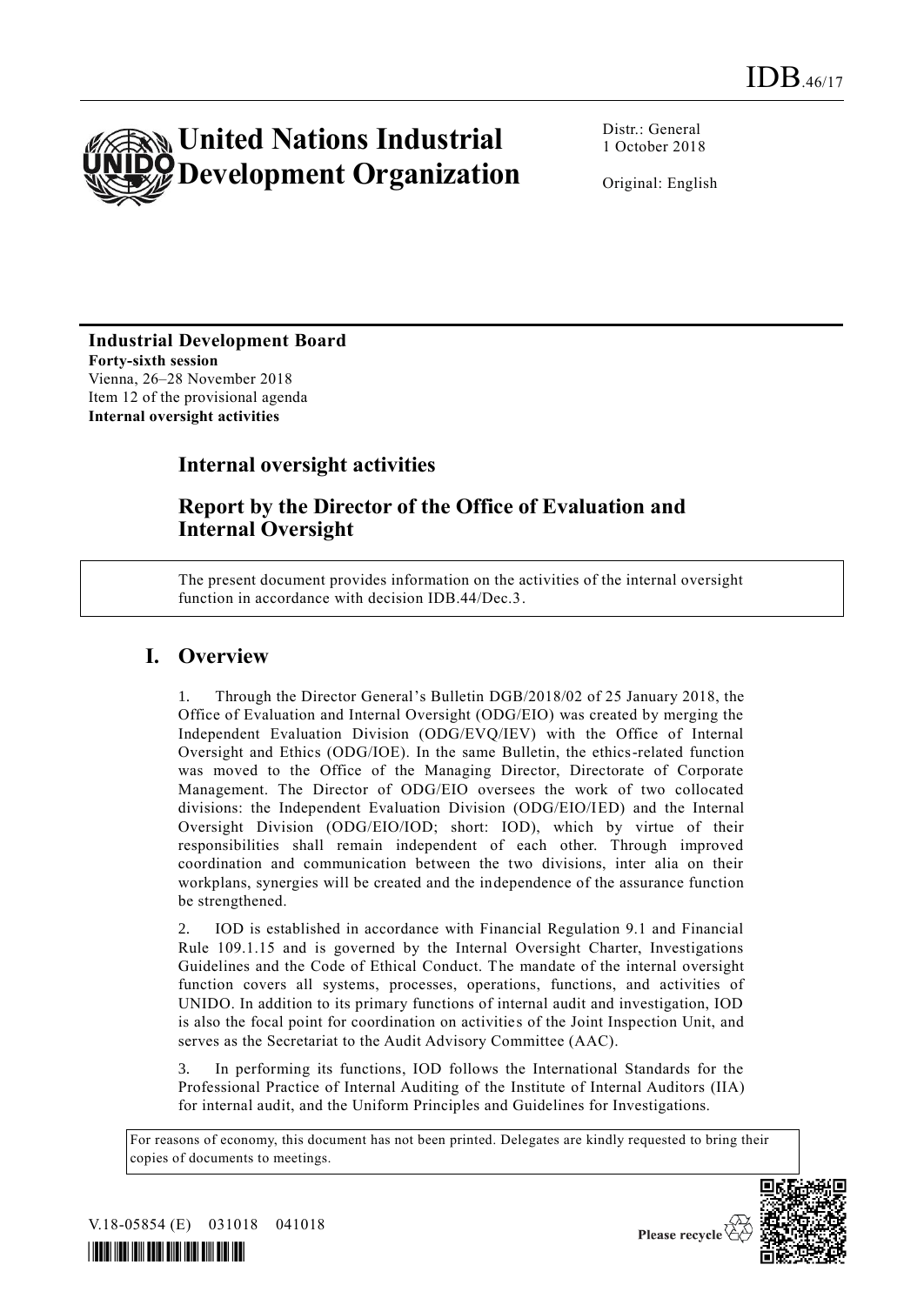4. IOD's budgeted posts currently comprise four Professional and two General Service staff, with one Director post, supervising two divisions (as mentioned above), and one P-2 auditor to be recruited. In 2017, internal oversight began with four staff: a Director, an Investigator and two support staff (a Senior Oversight Assistant and an Oversight Assistant). Professional posts, namely the two auditor posts, were vacant during the first half of 2017, resulting in capacity limitations for internal audit.

#### Table 1 **Overview of staffing**

|                                     | 2015            | 2016            | 2017                      | 2018                                        |  |
|-------------------------------------|-----------------|-----------------|---------------------------|---------------------------------------------|--|
|                                     | Number of posts | Number of posts | Number of posts           | Number of posts                             |  |
| $Director - D-1$<br>Chief – $P-5^b$ | 1 (IDE)         | 1 (IDE)         | 1(IOE)                    | $1$ (EIO) <sup>a</sup><br>1                 |  |
| Auditor $- P-4$                     | 1               | 1               | $1$ - vacant <sup>c</sup> | (post currently)<br>filled at P-3<br>level) |  |
| Auditor $- P-3$                     | 1 - vacant      | 1 - vacant      | 2 <sup>d</sup>            | 2 <sup>d</sup>                              |  |
| Auditor $- P-2$                     |                 |                 |                           | vacant <sup>e</sup>                         |  |
| Investigator $- P - 3$              | 1               | 1 - vacant      | 1                         | 1                                           |  |
| Support staff - GS                  | 2               | $\overline{2}$  | $\overline{2}$            | $\overline{2}$                              |  |
| Total number of<br>posts budgeted   | 6               | 6               | 7                         | 8                                           |  |
| Total number of<br>posts occupied   | 5               | 4               | 6                         | 7                                           |  |

<sup>a</sup> As of 1 February, the Director position covers not only one division, but two: the Independent Evaluation Division (ODG/EIO/EID) and the Internal Oversight Division (ODG/EIO/IOD).

b New position from February 2018, created with the new structure.

<sup>c</sup> Vacant from 31 January 2017.

<sup>d</sup> One post was filled on 27 June and the other on 1 August 2017.

<sup>e</sup> P-2 auditor to be recruited.

5. IOD's annual workplan is developed based on a continuous risk assessment of UNIDO's operations. IOD forms its view on the Organization's risks using both top-down and bottom-up approaches. The top-down approach includes observations from the sessions of the policymaking organs and the review of their key decisions, as well as from meetings of senior management, to understand the Organization's priorities and its view on risks. The bottom-up approach includes IOD's ongoing discussions with the heads of key business units, and in future, the Chair of the Risk Management Committee (RMC). IOD also takes into account views on institutional opportunities and risks of other assurance providers including the External Auditor and the Independent Evaluation Division.

6. The latest risk assessment was undertaken in 2017 to develop the workplan for the biennium 2018–2019. The risk assessments are updated annually.

7. During 2017, IOD issued five audit reports: two financial statement audits, two country office audits, and one Headquarters audit. In addition, five investigation reports were issued.

8. Table 2 below shows an overview of reports issued in the last five years.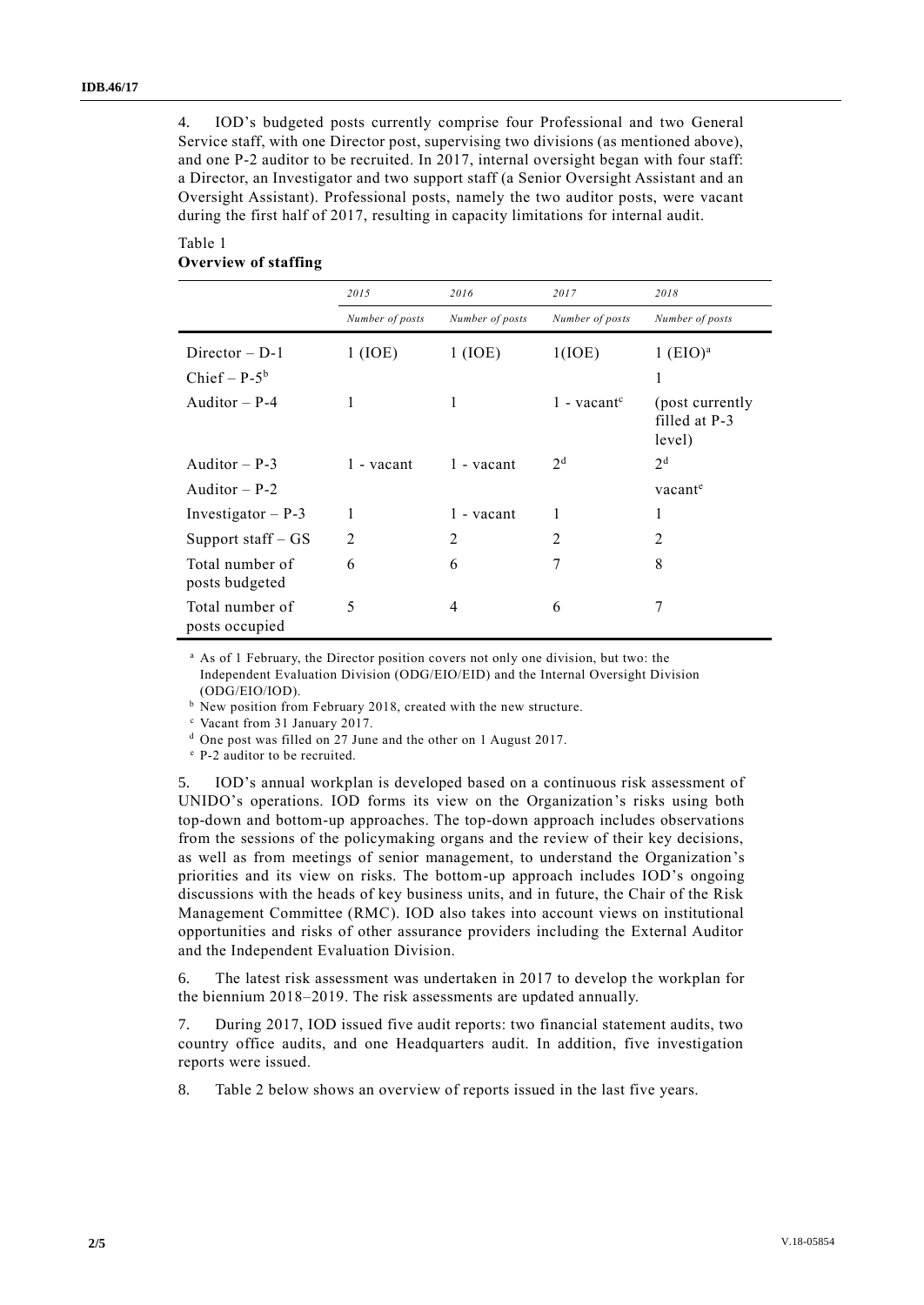| Overview of reports by year of issue     |                      |      |      |      |               |  |  |  |
|------------------------------------------|----------------------|------|------|------|---------------|--|--|--|
|                                          | 2013                 | 2014 | 2015 | 2016 | 2017          |  |  |  |
|                                          | Total reports issued |      |      |      |               |  |  |  |
| Internal Audit                           |                      |      |      |      |               |  |  |  |
| Investigative (incl. systemic<br>issues) |                      | 8    | 5    | 3    |               |  |  |  |
| Other (e.g. JIU, IOD)                    |                      |      |      |      | $\mathcal{L}$ |  |  |  |
| Total                                    |                      | 14   |      | 8    | 12.           |  |  |  |

#### Table 2 **Overview of reports by year of issue**

9. IOD continued to advise and support management on requests received on a wide range of issues. These include, inter alia, policy development, donor agreements, single audit principle, enterprise risk management (ERM), implementing partners, and European Commission verifications.

10. IOD confirms that during 2017, in performing its internal audit and investigation activities, it functioned independently and objectively without any interference and/or influence from any internal or external parties.

## **II. Overview of internal audit work in 2017**<sup>1</sup>

11. The audit of the **Egypt Regional Office** was completed and the report issued to management on 27 January 2017. This was the first audit of the regional office since the new field policy action plan presented to the Programme and Budget Committee in June 2016, where the office was designated as a regional hub. Some significant findings included: the establishment of regular communication channels with the field for a more effective Headquarters/field relationship; the improvement of relationship management between the field and the regional programmes; and a better coordination and reporting of UNIDO activities to the United Nations Development Group Arab Region.

12. The audit report on the **Regional Division Africa** was issued to management on 28 July 2017. It covers 45 sub-Saharan countries, plus South Sudan, with ambitious mandates for the industrialization of Africa. Implementation of these mandates with diminishing financial resources is a major challenge. Some very important recommendations included: the establishment of a funding strategy for the Third Industrial Development Decade of Africa (IDDA III) and an appropriate funding mechanism to mobilize and receive voluntary contributions; annual reporting comparing achievements against the annual workplan, as well as summary reports to the Director General; assigning responsibilities relating to IDDA III to the UNIDO Representatives/Country Representatives; the establishment of procedures to strengthen internal communication and coordination on technical cooperation programmes being implemented in the region; and the development of an internal mechanism to manage requests/demands from countries and to service these requests effectively and in a coordinated manner.

13. Two financial audits on the 2016 financial statements of the Catering Services and on the Major Replacement and Repair Fund were completed and reports issued in June and August 2017 respectively.

14. The audit of the **Ethiopia Regional Office and Partnerships** was completed and the report issued to management on 22 December 2017. <sup>2</sup> Critical findings included: an ERM policy to be fully and effectively implemented and, as regards procurement, access levels granted to staff to be in line with responsibilities.

**\_\_\_\_\_\_\_\_\_\_\_\_\_\_\_\_\_\_**

<sup>1</sup> Internal audit work in 2018 will be covered in the report to the forty-seventh session of the Board. <sup>2</sup> Available on Permanent Missions' Extranet.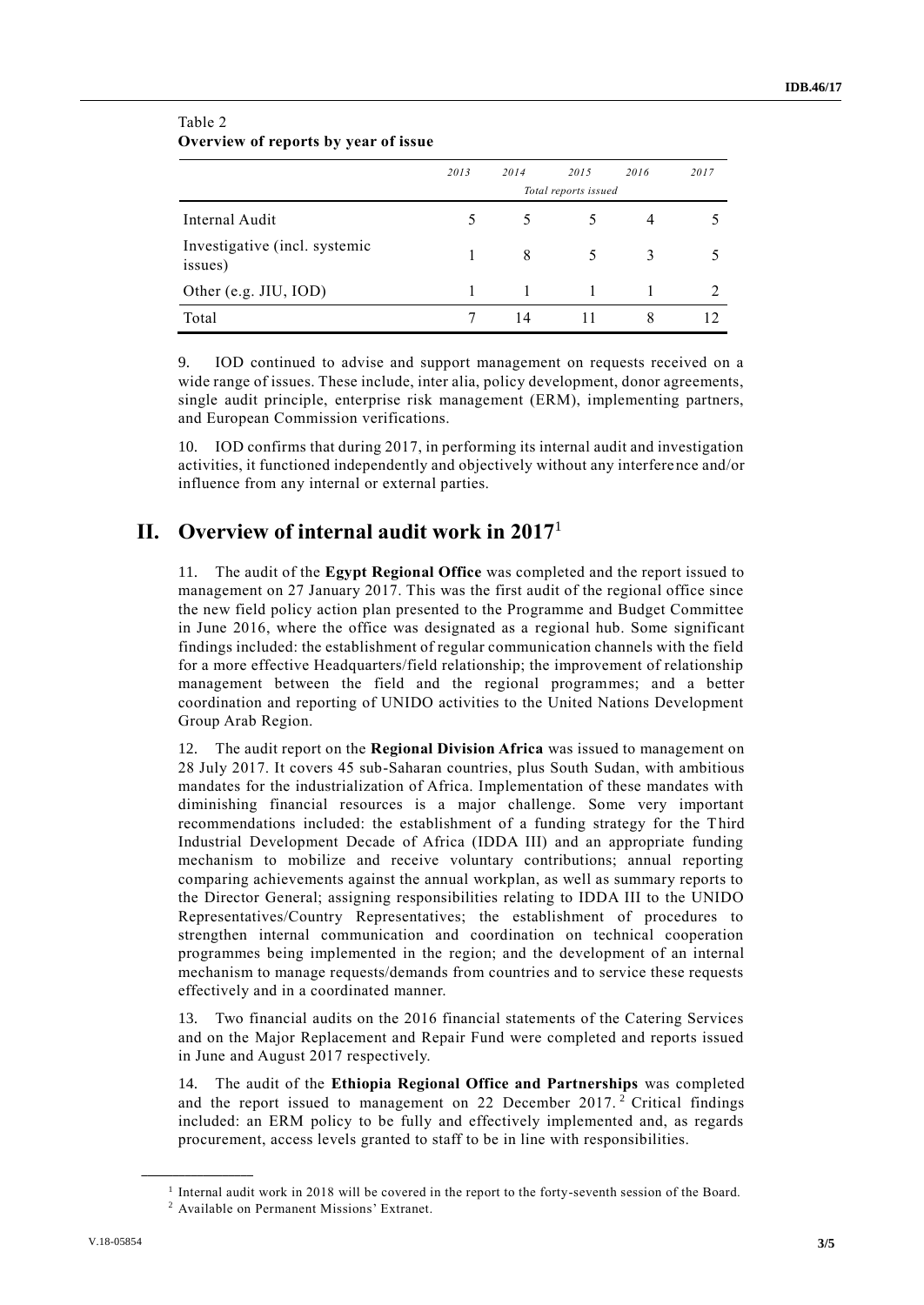15. The fieldwork of the **China Regional Office** audit was completed and the draft report issued to auditees in December 2017. After consolidating the comments from the auditees, the final report was issued in March 2018. <sup>3</sup> Critical findings concerned the ERM process requiring significant improvements as well as the effectiveness of delegations of procurement authority managed by Headquarters.

## **III. Implementation status of recommendations**

16. IOD reviewed the implementation of all recommendations outstanding as at 8 January 2018. As indicated in Table 2 above, 10 audit and investigative reports were issued in 2017 (excluding the JIU and IOD report to the Industrial Development Board) resulting in 57 new recommendations.

17. During 2017, 46 recommendations from previous years were closed. The cumulative implementation rate of open audit recommendations issued since 2006 was 73 per cent as at 31 December 2017 (60 per cent in 2016). Of the 168 (180 recommendations in 2016) pending implementation, 47 recommendations, or 28 per cent, belong to 2014 and before.



#### **Ageing of pending/pending-started recommendations**

## **IV. Cooperation with other oversight bodies**

18. Consultations were continued with the External Auditor to align audit workplans and planned field visits; to expand the coverage of assurance activities in field offices; for efficient use of limited resources; and to avoid duplication of work.

19. Active participation was continued in the United Nations system's internal audit and investigative communities in support of United Nations-wide coherence and harmonization efforts.

20. Work as JIU focal point for UNIDO<sup>4</sup> continued.

#### **V. Strengthening governance and operations of the internal oversight function**

21. In fulfilling a long-outstanding recommendation made by the External Auditor and the JIU, the AAC was established, thereby strengthening the independence and operations of the internal oversight function, as well as compliance with international

**\_\_\_\_\_\_\_\_\_\_\_\_\_\_\_\_\_\_**

<sup>3</sup> Available on Permanent Missions' Extranet.

<sup>&</sup>lt;sup>4</sup> A separate report on the activities of the JIU is available as IDB.46/14.